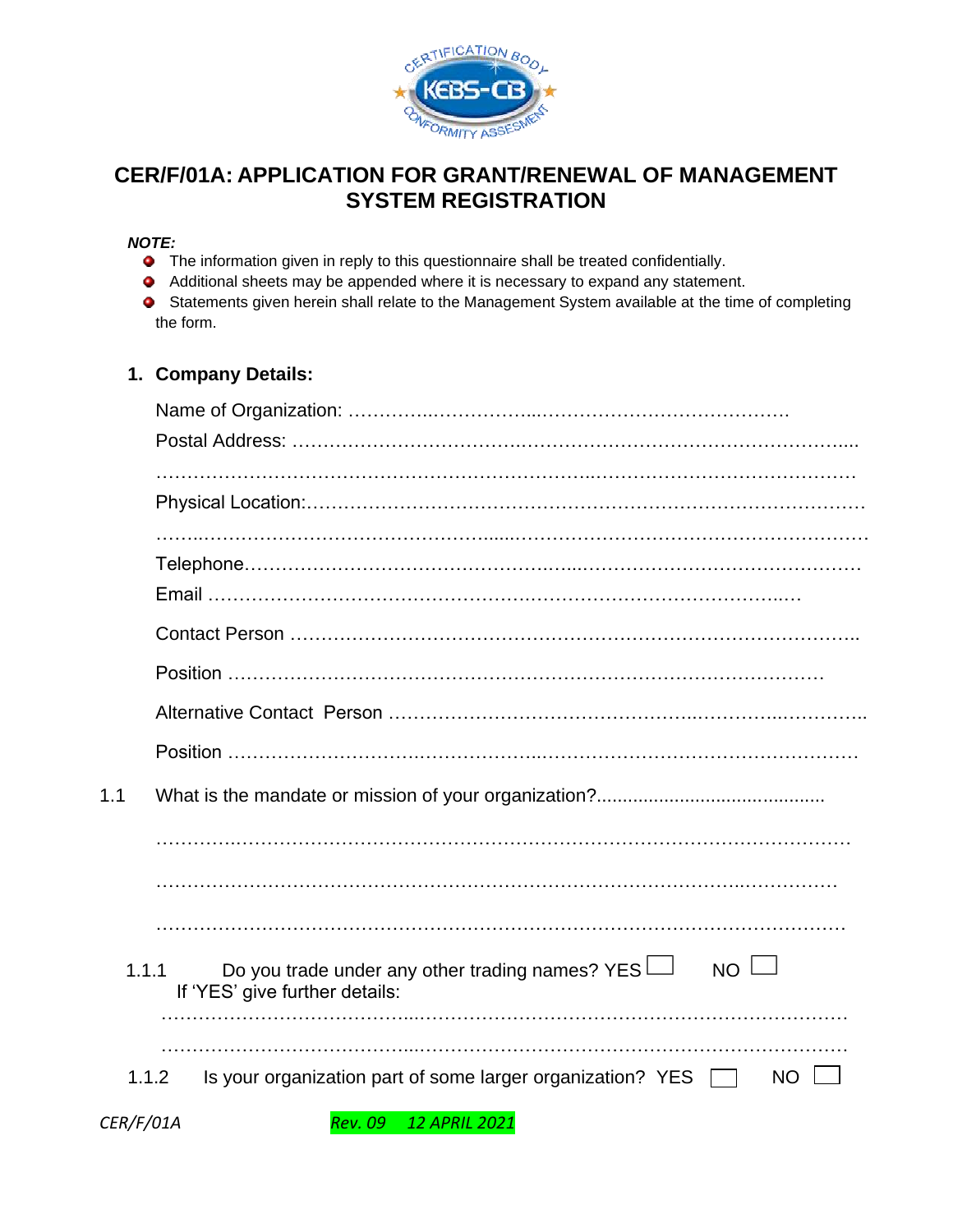If 'YES' give name of the larger organization/holding company.

…………………………...………………………….…………………………………………

- 1.2 Number of Employees Please give total in the company for which registration/certification is being sought.
- 1.2.1 If the firm consists of several sites all contributing to the overall scope of any proposed registration, please list all such sites including the head office, their addresses, the specific activities performed at each site and the numbers of staff at each site, in the table below.

| <b>SN</b> | Name<br>of Site | Postal<br>address | Physical<br>address | Number of<br>Employees at<br>the site | Activities | Proposed<br>certification<br>scope |
|-----------|-----------------|-------------------|---------------------|---------------------------------------|------------|------------------------------------|
|           |                 |                   |                     |                                       |            |                                    |
|           |                 |                   |                     |                                       |            |                                    |
|           |                 |                   |                     |                                       |            |                                    |
|           |                 |                   |                     |                                       |            |                                    |
|           |                 |                   |                     |                                       |            |                                    |
|           |                 |                   |                     |                                       |            |                                    |

1.2.2 If the firm operates at **temporary** sites which are within the proposed scope of registration, please provide information on a separate sheet, attach and tick to indicate that an extra sheet is appended.

| Extra sheet appended? | <b>NO</b> |  |
|-----------------------|-----------|--|
|                       |           |  |

Please provide this information in the following format;

| <b>SN</b> | Name of<br>Temporary<br>Site | Postal address<br>as applicable | <b>Physical</b><br>address | Activities | Number of<br>Employees at each<br>temporary site |
|-----------|------------------------------|---------------------------------|----------------------------|------------|--------------------------------------------------|
|           |                              |                                 |                            |            |                                                  |

1.2.3 (a) Does your organization operate in Shifts? YES  $\Box$  NO

If yes, how many? …………………………………………………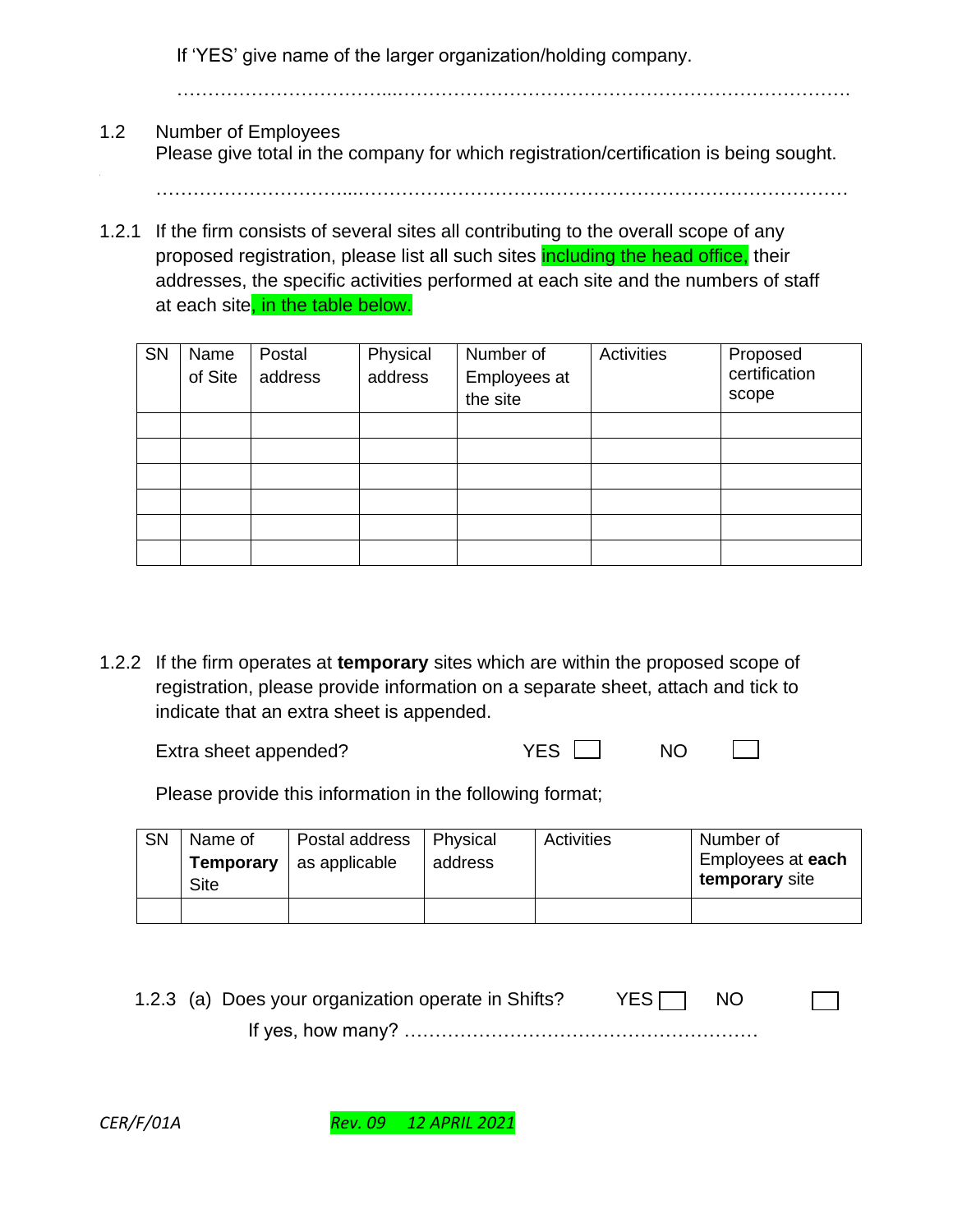(b) If the organization operates in shifts, kindly list the activities of each shift, number of personnel, the **controls** in each shift such as the level of supervision and the average number of personnel per shift in the following tables, as applicable.

i) Full-time Personnel

| Shift | Time (Start and End) | Activities | Total personnel<br>per shift | Controls |
|-------|----------------------|------------|------------------------------|----------|
|       |                      |            |                              |          |
|       |                      |            |                              |          |
|       |                      |            |                              |          |
|       |                      |            |                              |          |
|       |                      |            |                              |          |
|       |                      |            |                              |          |
|       |                      |            |                              |          |

## ii) Part-time Personnel

| Shift | Time (Start and End) | Activities | Total personnel<br>per shift | Controls |
|-------|----------------------|------------|------------------------------|----------|
|       |                      |            |                              |          |
|       |                      |            |                              |          |
|       |                      |            |                              |          |
|       |                      |            |                              |          |
|       |                      |            |                              |          |
|       |                      |            |                              |          |
|       |                      |            |                              |          |

# c) If the organisation does not operate in shifts, provide information in the tables below, as applicable;

#### i) Full-time Personnel

| Shift | Time (Start and End) | Activities | Total<br>per shift<br>personnel | Controls |
|-------|----------------------|------------|---------------------------------|----------|
|       |                      |            |                                 |          |
|       |                      |            |                                 |          |
|       |                      |            |                                 |          |
|       |                      |            |                                 |          |
|       |                      |            |                                 |          |
|       |                      |            |                                 |          |
|       |                      |            |                                 |          |

# ii) Part-time Personnel

| Shift | Time (Start and End) | Activities | ⊺otal<br>per shift | personnel | Controls |
|-------|----------------------|------------|--------------------|-----------|----------|
|       |                      |            |                    |           |          |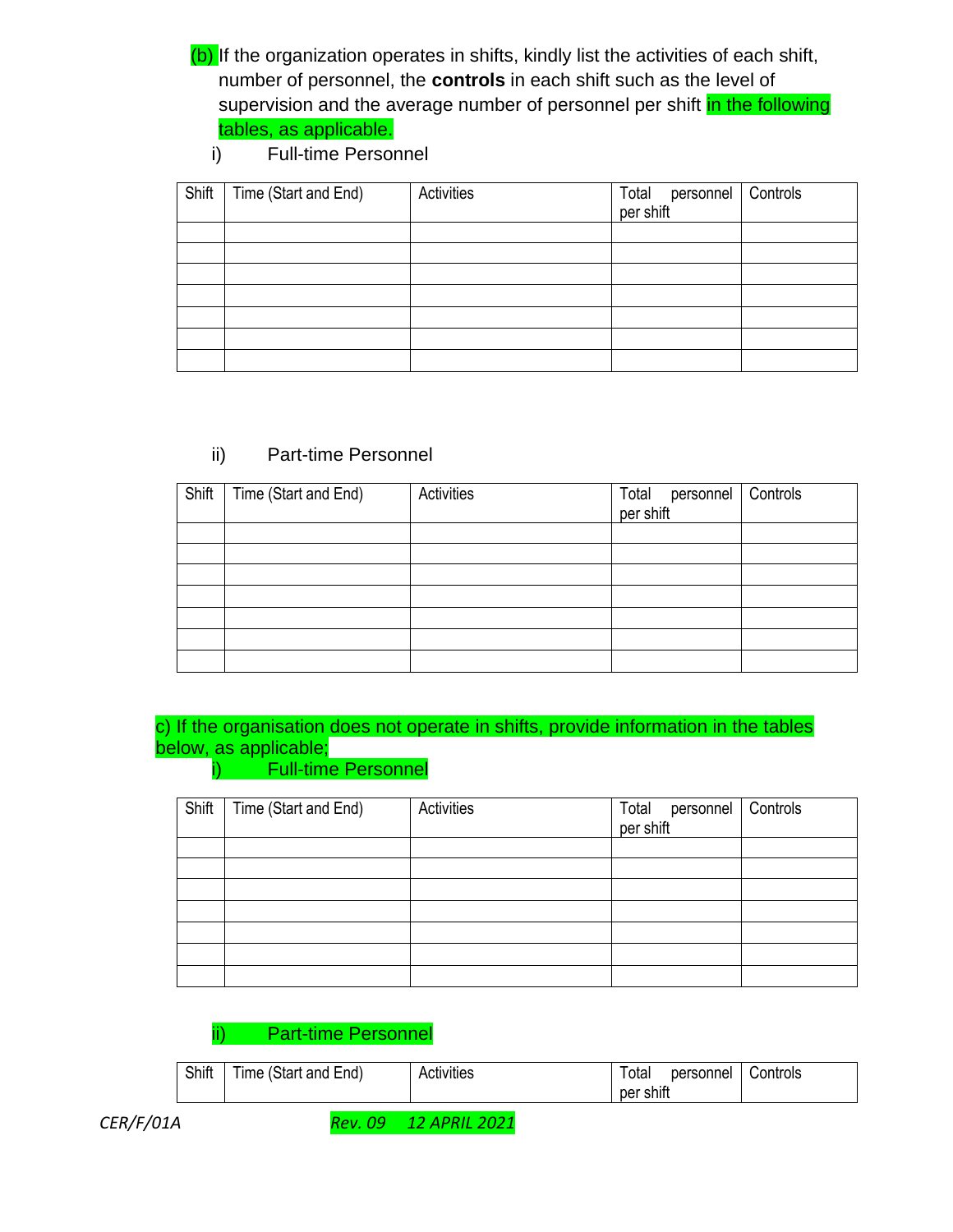d) Are there activities that are similar or repetitive? YES  $\Box$  NO $\Box$ 

# If yes, fill the table below;

| Sn | <b>Similar or Repetitive Activity</b>                                           | Total number of personnel<br>involved |  |  |
|----|---------------------------------------------------------------------------------|---------------------------------------|--|--|
|    |                                                                                 |                                       |  |  |
|    |                                                                                 |                                       |  |  |
|    |                                                                                 |                                       |  |  |
|    |                                                                                 |                                       |  |  |
|    |                                                                                 |                                       |  |  |
|    |                                                                                 |                                       |  |  |
|    |                                                                                 |                                       |  |  |
|    | Note: Examples of similar or repetitive activities include security, transport, |                                       |  |  |

cleaners, sales

| 1.2.4 Are there temporary unskilled workers? YES LU NOLU |  |
|----------------------------------------------------------|--|
| If yes, state how many they are?                         |  |

# **2. Other Information**

| 2.1 | Did you seek the assistance of a Consultant during the development of your<br>management system?                                           | YES I | <b>NO</b> |  |
|-----|--------------------------------------------------------------------------------------------------------------------------------------------|-------|-----------|--|
|     | Give names of the person(s) involved in the consultancy services                                                                           |       |           |  |
| 2.2 | (a) What other departments of KEBS do you interact with and which services/<br>activities do these departments offer to your organization? |       |           |  |
|     |                                                                                                                                            |       |           |  |
|     |                                                                                                                                            |       |           |  |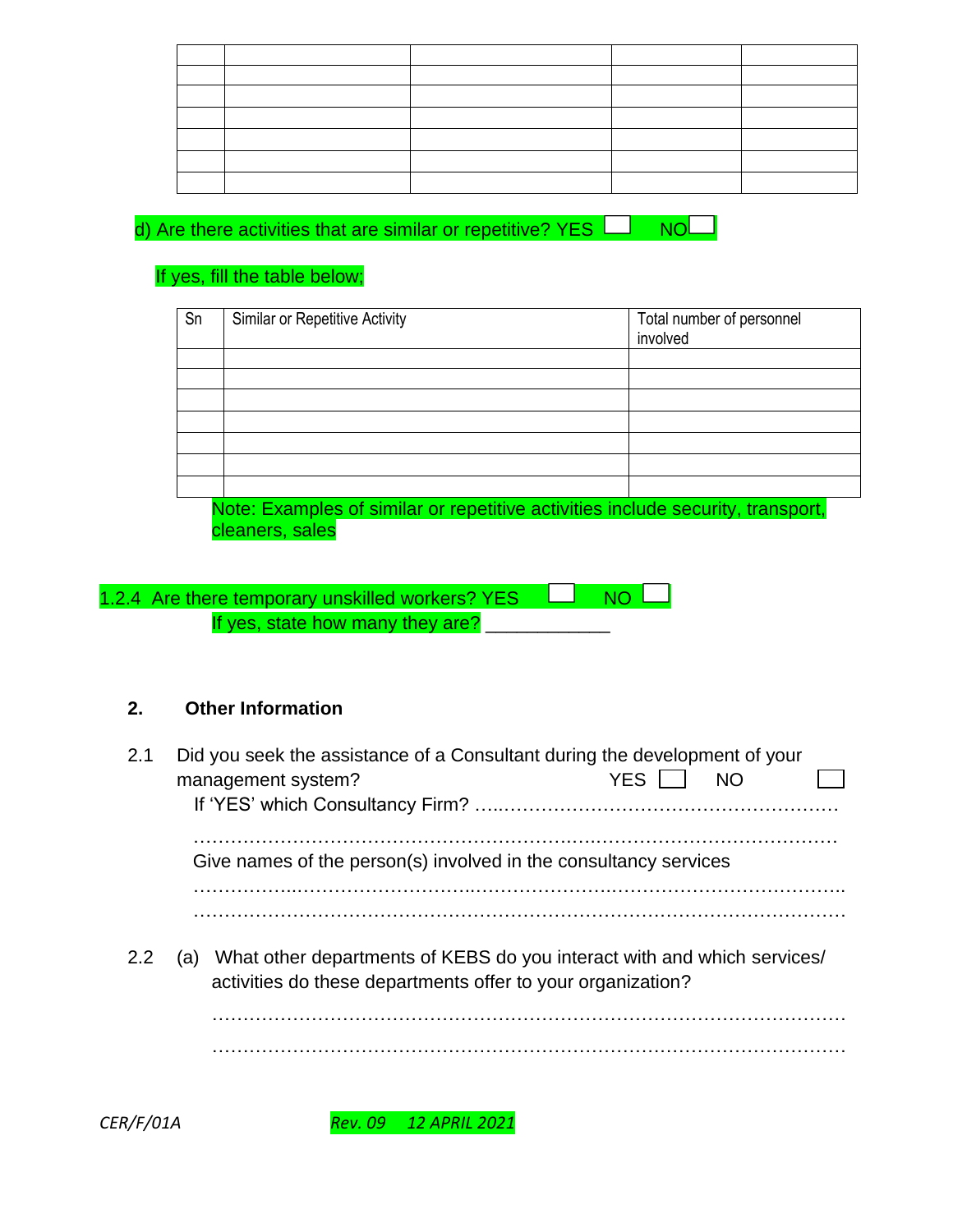(b) If your organization interacts with the Quality Assurance department of KEBS (standardization mark or general quality assurance) please indicate the name(s) of the Quality Assurance officers you deal with

……………………………………………………………………………………… ……………………………………………………………………………………… ………………………………………………………………………………………

2.4 Which statutory and regulatory requirements are applicable to your organization? Kindly list the sections/subsections of the law

………………………………………………………………………………………… ………………………………………………………………………………………… ………………………………………………………………………………………… ………………………………………………………………………………………… …………………………………………………………………………………………

### 2.5 Scopes requested.

a) For management systems other than Food safety, please tick the appropriate code that matches the operation of the applied scope *(for Food Safety fill item (b) below).*

| EA<br>Code      | <b>Scope Description</b>                           | Tick $(\sqrt{})$ if |
|-----------------|----------------------------------------------------|---------------------|
|                 |                                                    | applicable          |
| 01              | Agriculture, fishing                               |                     |
| 02              | Mining and quarrying                               |                     |
| 03              | Food products, beverages and tobacco               |                     |
| 04              | Textiles and textile products                      |                     |
| 05              | Leather and leather products                       |                     |
| 06              | Wood and wood products                             |                     |
| 07              | Pulp, paper and paper products                     |                     |
| 08              | Publishing companies                               |                     |
| 09              | Printing companies                                 |                     |
| 10              | Manufacture of coke and refined petroleum products |                     |
| 11              | Nuclear fuel                                       |                     |
| 12              | Chemicals, chemical products and fibers            |                     |
| 13              | Pharmaceuticals                                    |                     |
| 14              | Rubber and plastic products                        |                     |
| 15              | Non-metallic mineral products                      |                     |
| 16              | Concrete, cement, lime, plaster etc                |                     |
| 17              | Basic metals and fabricated metal products         |                     |
| 18              | Machinery and equipment                            |                     |
| 19              | Electrical and optical equipment                   |                     |
| 20              | Shipbuilding                                       |                     |
| $\overline{21}$ | Aerospace                                          |                     |
| 22              | Other transport equipment                          |                     |
| 23              | Manufacturing not elsewhere classified             |                     |
| 24              | Recycling                                          |                     |
| 25              | Electricity supply                                 |                     |
| 26              | Gas supply                                         |                     |
| 27              | Water supply                                       |                     |
| 28              | Construction                                       |                     |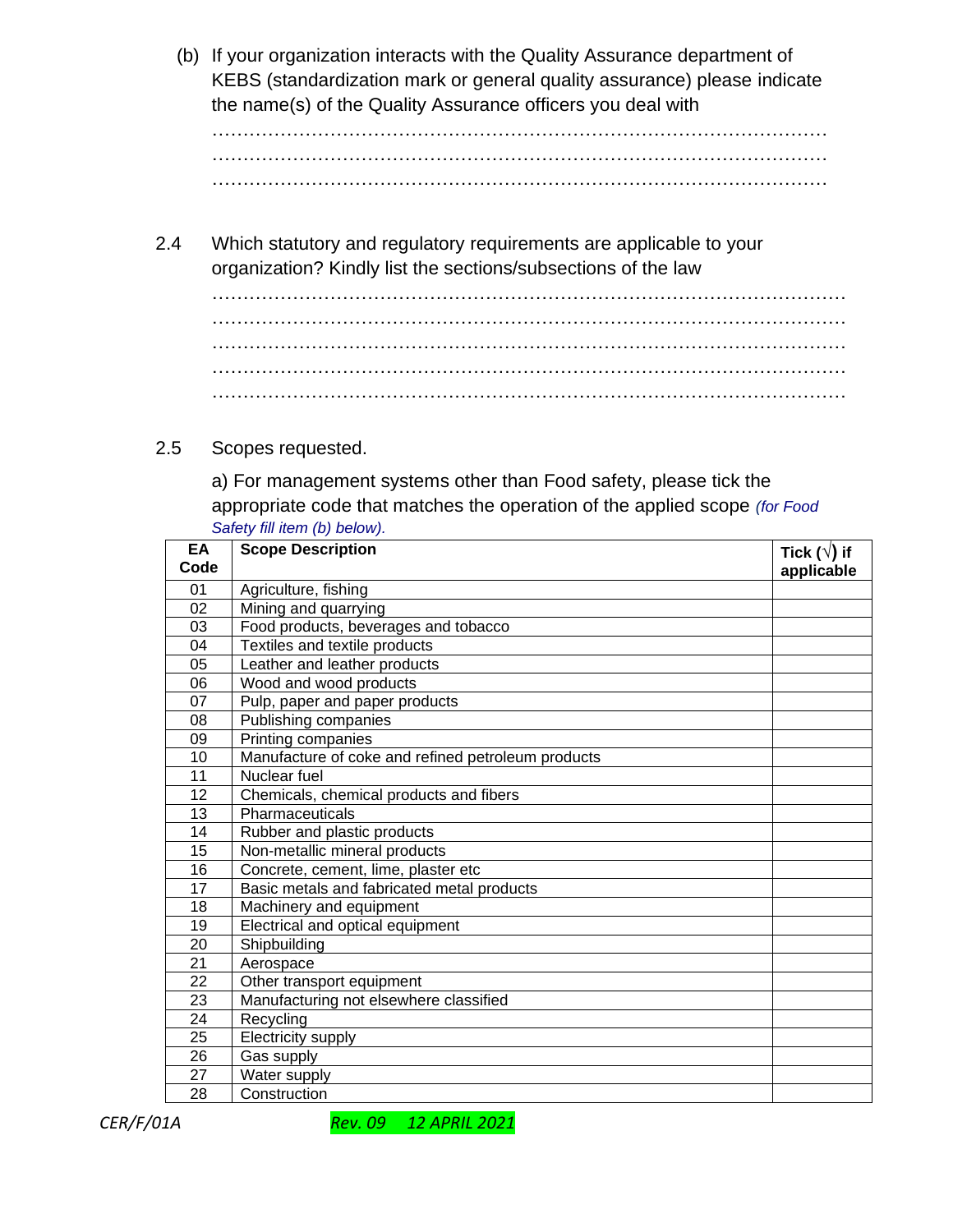| 29 | Wholesale and retail trade; Repair of motor vehicles motorcycles and |  |
|----|----------------------------------------------------------------------|--|
|    | personal and household goods                                         |  |
| 30 | Hotels and restaurants                                               |  |
| 31 | Transport, storage and communication                                 |  |
| 32 | Financial intermediation; real estate; renting                       |  |
| 33 | Information technology                                               |  |
| 34 | <b>Engineering services</b>                                          |  |
| 35 | Other services                                                       |  |
| 36 | Public administration                                                |  |
| 37 | Education                                                            |  |
| 38 | Health and social work                                               |  |
| 39 | Other social services                                                |  |
|    |                                                                      |  |

Others, please give details: ………………………………………………………………. ………………………………………………………………………………………………

……….………………………………………………………………………………………

b) Fill the table below for Food safety management systems (FSMS/FSSC/HACCP/KS 2573). **Select by a tick (√) on the relevant cluster, category, and subcategory.**

| Cluster <sup>a</sup><br>Category |   |                                |             | Subcategory                                                                   | <b>Examples of included activities</b>                                                                                                                                                                                                                             | Tick if<br>applicable |
|----------------------------------|---|--------------------------------|-------------|-------------------------------------------------------------------------------|--------------------------------------------------------------------------------------------------------------------------------------------------------------------------------------------------------------------------------------------------------------------|-----------------------|
|                                  | A | Farming of<br>Animals          | AI          | Farming of Animals<br>for Meat/ Milk/ Eggs/<br>Honey                          | Raising animals (other than fish and seafood) used for<br>meat production, egg production, milk production or<br>honey production Growing, keeping, trapping and<br>hunting (slaughtering at point of hunting) Associated<br>farm packing <sup>b</sup> and storage |                       |
| Farming                          |   |                                | All         | Farming of Fish and<br>Seafood                                                | Raising fish and seafood used for meat production<br>Growing, trapping and fishing (slaughtering at point of<br>capture) Associated farm packing <sup>b</sup> and storage                                                                                          |                       |
|                                  | B | Farming of<br>Plants           | BI          | Farming of Plants<br>(other than grains<br>and pulses)                        | Growing or harvesting of plants (other than grains and<br>pulses): horticultural products(fruits, vegetables, spices,<br>mushrooms, etc.) and hydrophytes for food Associated<br>farm packing <sup>b</sup> and storage                                             |                       |
|                                  |   |                                | BII         | Farming of Grains<br>and Pulses                                               | Growing or harvesting of grains and pulses for food<br>Associated farm packing <sup>b</sup> and storage                                                                                                                                                            |                       |
|                                  |   |                                | <b>CI</b>   | Processing of<br>perishable animal<br>products                                | Production of animal products including fish and<br>seafood, meat, eggs, dairy and fish products                                                                                                                                                                   |                       |
|                                  |   | Food<br>C<br>Manufactur<br>ing | <b>CII</b>  | Processing of<br>perishable plant<br>products                                 | Production of plant products including fruits and fresh<br>juices, vegetables, grains, nuts, and pulses                                                                                                                                                            |                       |
| Food and<br>feed                 |   |                                | <b>CIII</b> | Processing of perish-<br>able animal and plant<br>products(mixed<br>products) | Production of mixed animal and plant products including<br>pizza, lasagne, sandwich, dumpling, ready-to-eat meals                                                                                                                                                  |                       |
| processing                       |   |                                | <b>CIV</b>  | Processing of<br>ambient stable<br>products                                   | Production of food products from any source that are<br>stored and sold at ambient temperature, including<br>canned foods, biscuits, snacks, oil, drinking water,<br>beverages, pasta, flour, sugar, food-grade salt                                               |                       |
|                                  | D | Animal                         | DI          | Production of Feed                                                            | Production of feed from a single or mixed food source,<br>intended for food-producing animals                                                                                                                                                                      |                       |
|                                  |   | Feed<br>Production             | <b>DII</b>  | Production of Pet<br>Food                                                     | Production of feed from a single or mixed food source,<br>intended for non-food producing animals                                                                                                                                                                  |                       |
| Catering                         | E | Catering                       |             |                                                                               | Preparation, storage and, where appropriate, delivery of<br>food for consumption, at the place of preparation or at a                                                                                                                                              |                       |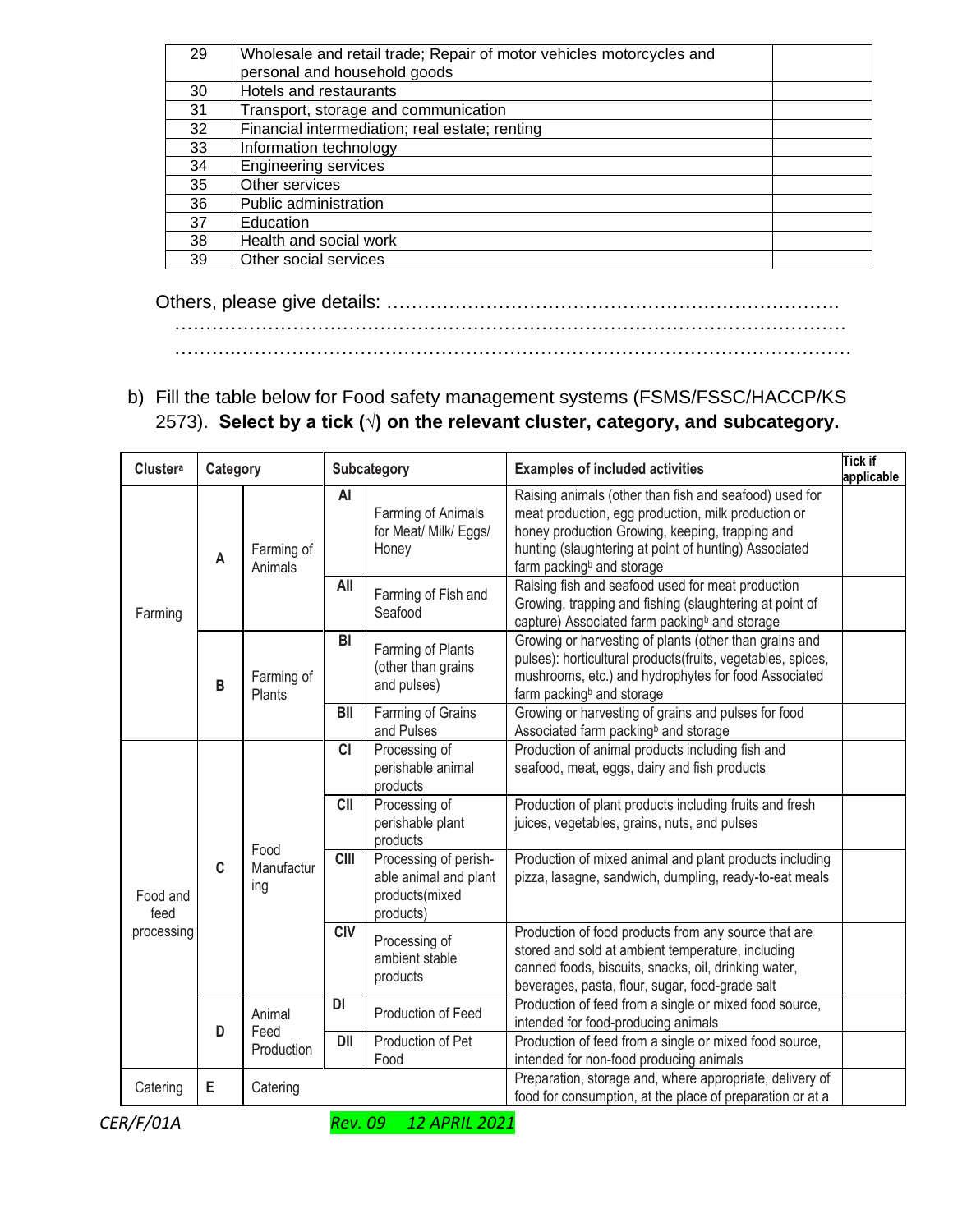|                                                                                                                                        |     |                                                      |            |                                                                                                 | satellite unit                                                                                                                                                             |  |
|----------------------------------------------------------------------------------------------------------------------------------------|-----|------------------------------------------------------|------------|-------------------------------------------------------------------------------------------------|----------------------------------------------------------------------------------------------------------------------------------------------------------------------------|--|
|                                                                                                                                        |     |                                                      | FI         | Retail / Wholesale                                                                              | Provision of finished food products to a customer (retail<br>outlets, shops, wholesalers)                                                                                  |  |
|                                                                                                                                        | F   | <b>Distribution</b>                                  | <b>FII</b> | Food Broking /<br>Trading                                                                       | Buying and selling food products on its own account or<br>as an agent for others<br>Associated packaging <sup>c</sup>                                                      |  |
| Retail,<br>transport<br>and<br>storage                                                                                                 | G   | Provision<br>οf<br>Transport                         | GI         | Provision of<br>Transport and<br>Storage Services for<br>Perishable Food and<br>Feed            | Storage facilities and distribution vehicles for the storage<br>and transport of perishable food and feed<br>Associated packaging <sup>c</sup>                             |  |
|                                                                                                                                        | and | Storage<br>Services                                  | GII        | Provision of<br>Transport and<br>Storage Services for<br><b>Ambient Stable Food</b><br>and Feed | Storage facilities and distribution vehicles for the storage<br>and transport of ambient stable food and feed<br>Associated packaging <sup>c</sup>                         |  |
| Auxiliary<br>services                                                                                                                  | H   | Services                                             |            |                                                                                                 | Provision of services related to the safe production of<br>food, including water supply, pest control, cleaning<br>services, waste disposal                                |  |
|                                                                                                                                        |     | Production of Food Packaging & Packaging<br>material |            |                                                                                                 | Production of Food Packaging material                                                                                                                                      |  |
|                                                                                                                                        | J   | Equipment manufacturing                              |            |                                                                                                 | Production & development of food processing<br>equipment & vending machines                                                                                                |  |
| Biochemic<br>al                                                                                                                        | K   | Production of (Bio) Chemicals                        |            |                                                                                                 | Production of food and feed additives, vitamins,<br>minerals, bio-cultures, flavourings, enzymes and<br>processing aids<br>Pesticides, drugs, fertilizers, cleaning agents |  |
| a Clusters are intended to be used for accreditation scope of accredited certification bodies, and for accreditation bodies witnessing |     |                                                      |            |                                                                                                 |                                                                                                                                                                            |  |
| certification bodies.                                                                                                                  |     |                                                      |            |                                                                                                 |                                                                                                                                                                            |  |

b "Farm packing" means packaging without product modification and processing.

c "Associated packaging" means packaging without product modification and processing and without altering the primary packaging.

#### c) **Models for EMS and QMS Accreditation Scopes (Tick √)**

|                 | <b>QMS Accreditation Scope</b>                     |                                         |  |  |  |  |
|-----------------|----------------------------------------------------|-----------------------------------------|--|--|--|--|
| No.             | Description of economic sector / activity          | NACE - Division / Group / Class (rev.2) |  |  |  |  |
| 1               | Agriculture, forestry and fishing                  | 01, 02, 03                              |  |  |  |  |
| $\overline{c}$  | Mining and quarrying                               | 05, 06, 07, 08, 09                      |  |  |  |  |
| 3               | Food products, beverages and tobacco               | 10, 11, 12                              |  |  |  |  |
| 4               | Textiles and textile products                      | 13, 14                                  |  |  |  |  |
| 5               | Leather and leather products                       | 15                                      |  |  |  |  |
| 6               | Wood and wood products                             | 16                                      |  |  |  |  |
| $\overline{7}$  | Pulp, paper and paper products                     | 17                                      |  |  |  |  |
| 8               | Publishing companies                               | 58.1, 59.2                              |  |  |  |  |
| 9               | Printing companies                                 | 18                                      |  |  |  |  |
| 10              | Manufacture of coke and refined petroleum products | 19                                      |  |  |  |  |
| 11              | Nuclear fuel                                       | 24.46                                   |  |  |  |  |
| 12 <sup>2</sup> | Chemicals, chemical products and fibres            | 20                                      |  |  |  |  |
| 13              | Pharmaceuticals                                    | 21                                      |  |  |  |  |
| 14              | Rubber and plastic products                        | 22                                      |  |  |  |  |
| 15              | Non-metallic mineral products                      | 23, except 23.5 and 23.6                |  |  |  |  |
| 16              | Concrete, cement, lime, plaster etc.               | 23.5, 23.6                              |  |  |  |  |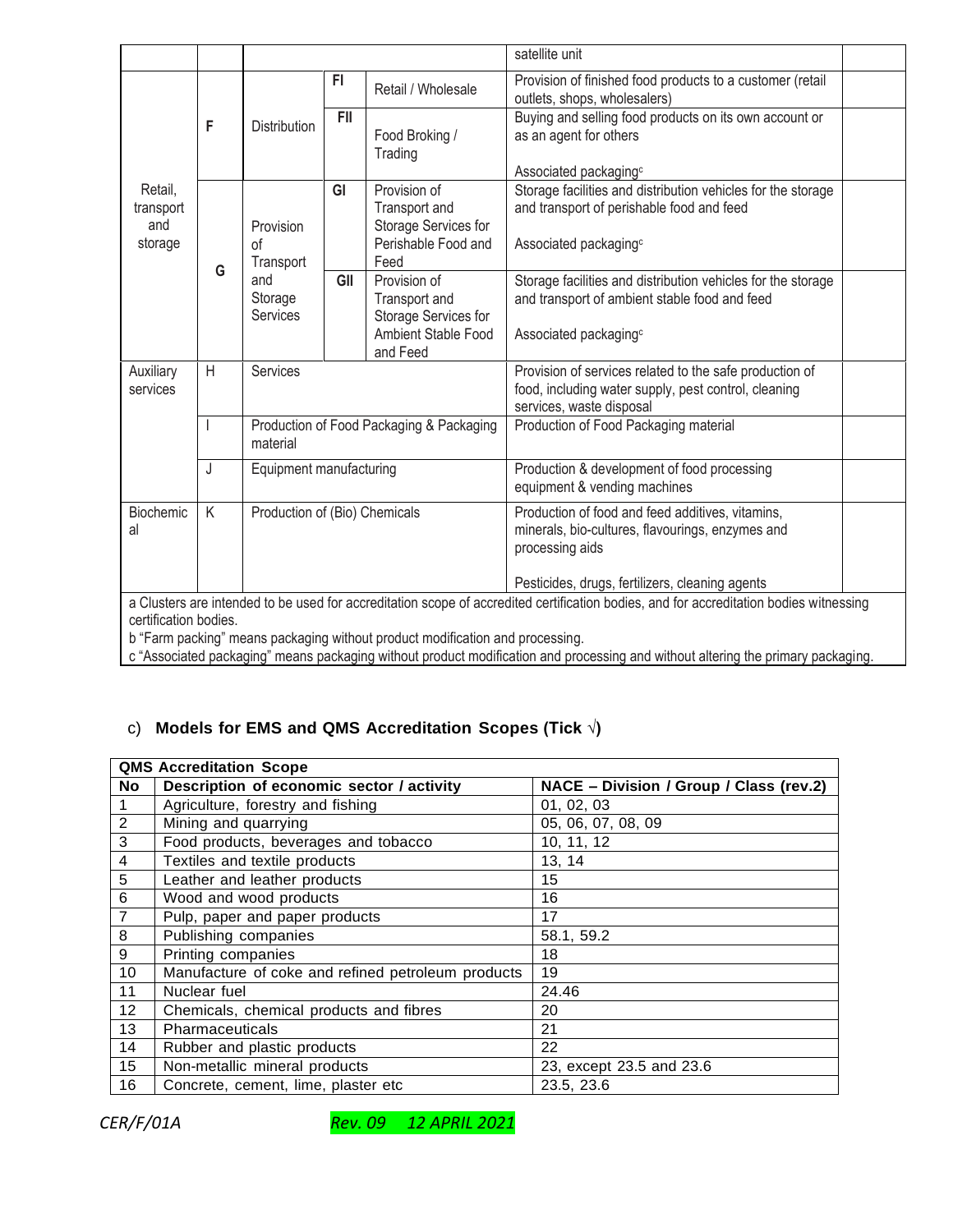| 17 | Basic metals and fabricated metal products       | 24 except 24.46, 25 except 25.4, 33.11      |
|----|--------------------------------------------------|---------------------------------------------|
| 18 | Machinery and equipment                          | 25.4, 28, 30.4, 33.12, 33.2                 |
| 19 | Electrical and optical equipment                 | 26, 27, 33.13, 33.14, 95.1                  |
| 20 | Shipbuilding                                     | 30.1, 33.15                                 |
| 21 | Aerospace                                        | 30.3, 33.16                                 |
| 22 | Other transport equipment                        | 29, 30.2, 30.9, 33.17                       |
| 23 | Manufacturing not elsewhere classified           | $\overline{31}$ , 32, 33.19                 |
| 24 | Recycling                                        | 38.3                                        |
| 25 | Electricity supply                               | 35.1                                        |
| 26 | Gas supply                                       | 35.2                                        |
| 27 | Water supply                                     | 35.3, 36                                    |
| 28 | Construction                                     | 41, 42, 43                                  |
| 29 | Wholesale and retail trade; Repair of motor      | 45, 46, 47, 95.2                            |
|    | vehicles, motorcycles and personal and household |                                             |
|    | goods                                            |                                             |
| 30 | Hotels and restaurants                           | 55, 56                                      |
| 31 | Transport, storage and communication             | 49, 50, 51, 52, 53, 61                      |
| 32 | Financial intermediation; real estate; renting   | 64, 65, 66, 68, 77                          |
| 33 | Information technology                           | 58.2, 62, 63.1                              |
| 34 | <b>Engineering services</b>                      | 71, 72, 74 except 74.2 and 74.3             |
| 35 | Other services                                   | 69, 70, 73, 74.2, 74.3, 78, 80, 81, 82      |
| 36 | Public administration                            | 84                                          |
| 37 | Education                                        | 85                                          |
| 38 | Health and social work                           | 75, 86, 87, 88                              |
| 39 | Other social services                            | 37, 38.1, 38.2, 39, 59.1, 60, 63.9, 79, 90, |
|    |                                                  | 91, 92, 93, 94, 96                          |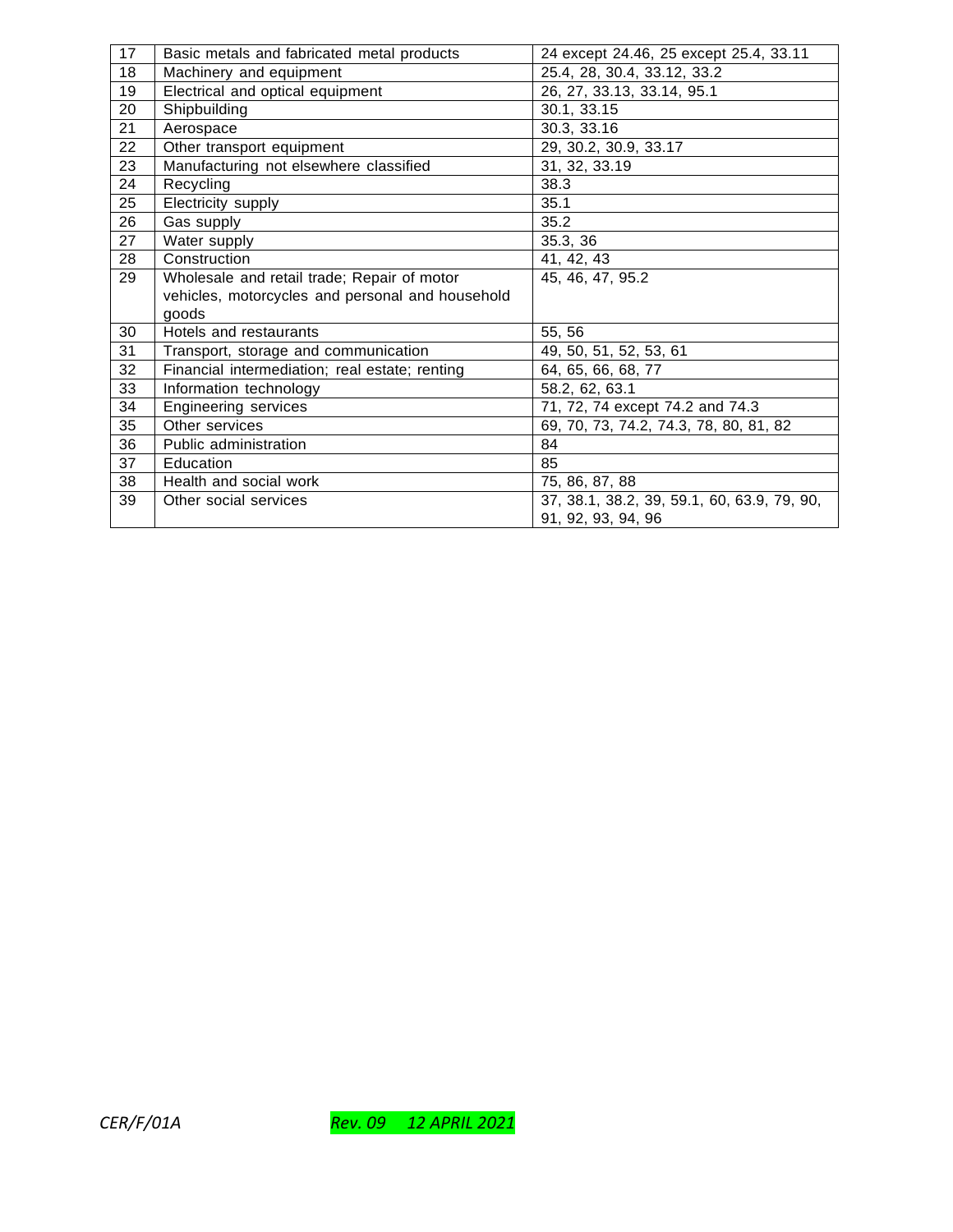# d) Models for EMS Accreditation Scope (Tick  $\sqrt{ }$ )

|                         | <b>EMS Accreditation Scope</b>             |                        |                                                                              |  |  |  |
|-------------------------|--------------------------------------------|------------------------|------------------------------------------------------------------------------|--|--|--|
| <b>No</b>               | <b>Description of economic</b>             | <b>NACE - Division</b> | <b>Examples of Common Environmental</b>                                      |  |  |  |
|                         | sector /activity                           | / Group / Class        | <b>Aspects</b>                                                               |  |  |  |
|                         |                                            | (rev.2)                |                                                                              |  |  |  |
| $\mathbf{1}$            | Agriculture, forestry and                  | 01, 02, 03             | Pesticides/herbicides, etc.                                                  |  |  |  |
|                         | fishing                                    |                        |                                                                              |  |  |  |
| $\overline{c}$          | Mining and quarrying                       | 05, 06, 07, 08, 09     | Hazardous waste, etc.                                                        |  |  |  |
| $\overline{3}$          | Food products, beverages                   | 10, 11, 12             | Industrial water effluent treatment, energy                                  |  |  |  |
|                         | and tobacco                                |                        | usage, pesticides, etc.                                                      |  |  |  |
| $\overline{\mathbf{4}}$ | Textiles and textile products              | 13, 14                 | Industrial water effluent without treatment,                                 |  |  |  |
|                         |                                            |                        | energy usage, solid waste; Hazardous and                                     |  |  |  |
|                         |                                            |                        | bulk chemical storage, etc.                                                  |  |  |  |
| 5                       | Leather and leather products               | 15                     | Industrial water effluent treatment, solid                                   |  |  |  |
|                         |                                            |                        | waste; Hazardous and bulk chemical                                           |  |  |  |
|                         |                                            |                        | storage, etc.                                                                |  |  |  |
| 6                       | Wood and wood products                     | 16                     | Solid waste, energy usage, etc.                                              |  |  |  |
| $\overline{7}$          | Pulp, paper and paper                      | 17                     | Industrial water effluent treatment, air                                     |  |  |  |
|                         | products                                   |                        | emissions, hazardous chemical storage,                                       |  |  |  |
|                         |                                            |                        | etc.                                                                         |  |  |  |
| 8                       | Publishing companies                       | 58.1, 59.2             | Solid waste, hazardous chemical storage,                                     |  |  |  |
|                         |                                            |                        | energy usage, etc.                                                           |  |  |  |
| 9                       | Printing companies                         | 18                     | Solid waste, hazardous chemical storage,                                     |  |  |  |
|                         |                                            |                        | energy usage, etc.                                                           |  |  |  |
| 10                      | Manufacture of coke and                    | 19                     | Hazardous and bulk chemical storage,                                         |  |  |  |
|                         | refined petroleum products                 |                        | industrial water effluent treatment,                                         |  |  |  |
|                         |                                            |                        | hazardous air emissions, hazardous waste,                                    |  |  |  |
|                         |                                            |                        | etc.                                                                         |  |  |  |
| 11                      | Nuclear fuel                               | 24.46                  | Radiation/radioactivity, etc.                                                |  |  |  |
| 12                      | Chemicals, chemical products<br>and fibres | 20                     | Hazardous and bulk chemical storage,<br>industrial water effluent treatment, |  |  |  |
|                         |                                            |                        |                                                                              |  |  |  |
|                         |                                            |                        | hazardous air emissions, hazardous waste,<br>etc.                            |  |  |  |
| 13                      | Pharmaceuticals                            | 21                     | Hazardous and bulk chemical storage,                                         |  |  |  |
|                         |                                            |                        | industrial water effluent treatment,                                         |  |  |  |
|                         |                                            |                        | hazardous waste, etc.                                                        |  |  |  |
| 14                      | Rubber and plastic products                | 22                     | Hazardous and bulk chemical storage,                                         |  |  |  |
|                         |                                            |                        | industrial water effluent treatment,                                         |  |  |  |
|                         |                                            |                        | hazardous air emissions, hazardous                                           |  |  |  |
|                         |                                            |                        | Waste, etc.                                                                  |  |  |  |
| 15                      | Non-metallic mineral products              | 23, except 23.5        | Energy usage, etc.                                                           |  |  |  |
|                         |                                            | and 23.6               |                                                                              |  |  |  |
| 16                      | Concrete, cement, lime,                    | 23.5, 23.6             | Air emissions, solid waste, etc.                                             |  |  |  |
|                         | plaster etc                                |                        |                                                                              |  |  |  |
| 17                      | Basic metals and fabricated                | 24 except 24.46,       | Solid waste, hazardous chemical storage,                                     |  |  |  |
|                         | metal products                             | 25 except 25.4,        | energy usage, etc.                                                           |  |  |  |
|                         |                                            | 33.11                  |                                                                              |  |  |  |
| 18                      | Machinery and equipment                    | 25.4, 28, 30.4,        | Hazardous waste, hazardous chemical                                          |  |  |  |
|                         |                                            | 33.12, 33.2            | storage, industrial water effluent, etc.                                     |  |  |  |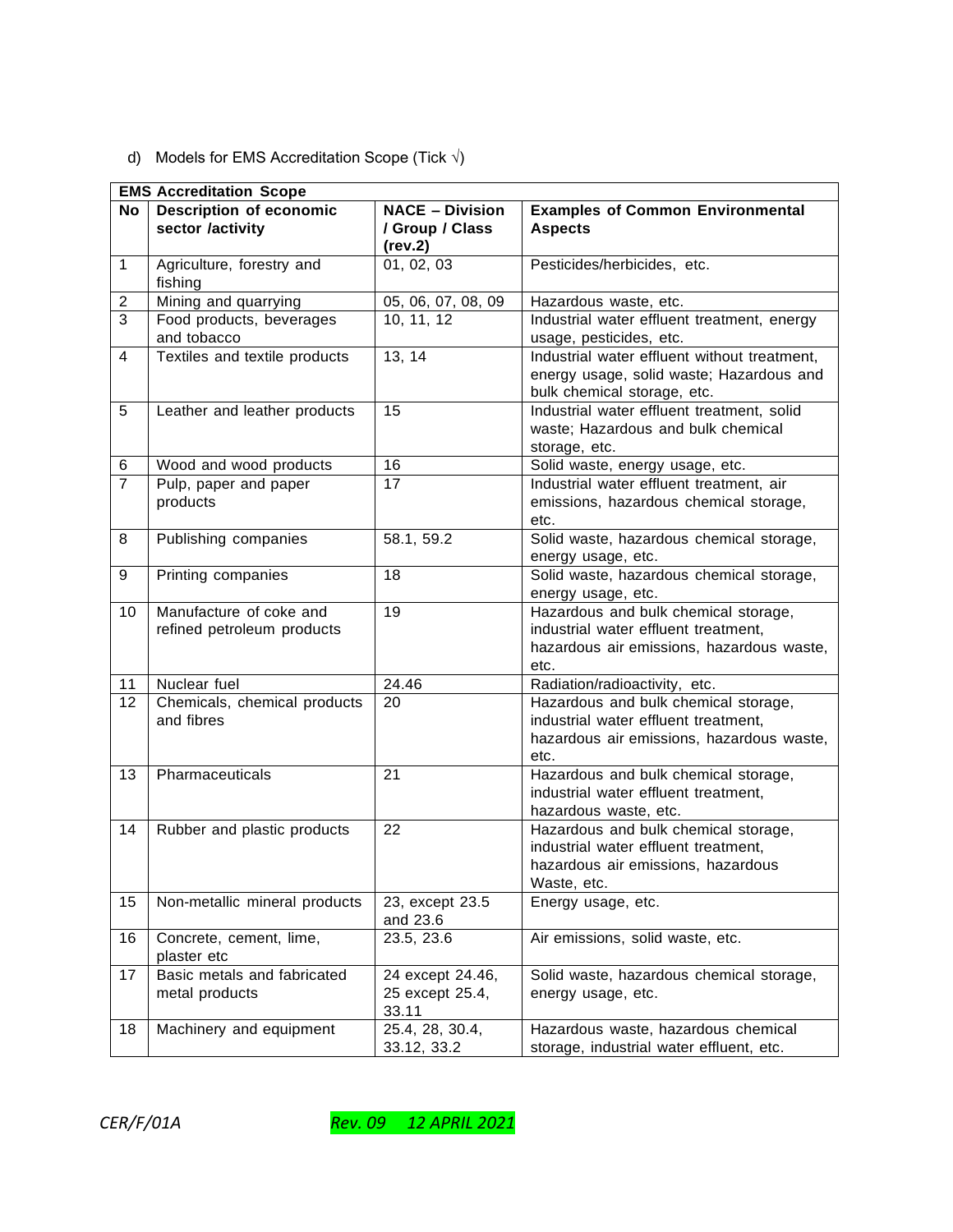| 19 | Electrical and optical         | 26, 27, 33.13,      | Hazardous waste, hazardous chemical                 |
|----|--------------------------------|---------------------|-----------------------------------------------------|
|    | equipment                      | 33.14, 95.1         | storage, industrial water effluent, etc.            |
| 20 | Shipbuilding                   | 30.1, 33.15         | Hazardous waste, hazardous chemical                 |
|    |                                |                     | storage, industrial water effluent, solid           |
|    |                                |                     | waste, etc.                                         |
| 21 | Aerospace                      | 30.3, 33.16         | Hazardous waste, hazardous chemical                 |
|    |                                |                     | storage, industrial water effluent, solid           |
|    |                                |                     | waste, etc.                                         |
| 22 | Other transport equipment      | 29, 30.2, 30.9,     | Hazardous waste, hazardous chemical                 |
|    |                                | 33.17               | storage, industrial water effluent, solid           |
|    |                                |                     | waste, etc.                                         |
| 23 | Manufacturing not elsewhere    | 31, 32, 33.19       | Solid waste, Industrial water effluent, air         |
|    | classified                     |                     | emissions, etc.                                     |
| 24 | Recycling                      | 38.3                | Hazardous waste, solid waste, sanitary              |
|    |                                |                     | effluent, etc.                                      |
| 25 | Electricity supply             | 35.1                | Air emissions, industrial water effluent, etc.      |
| 26 | Gas supply                     | 35.2                | Air emissions, etc.                                 |
| 27 | Water supply                   | 35.3, 36            | Drinking water effluent treatment, etc.             |
| 28 | Construction                   | 41, 42, 43          | Sanitary effluent, noise pollution, energy          |
|    |                                |                     | usage, etc.                                         |
| 29 | Wholesale and retail trade;    | 45, 46, 47, 95.2    | Hazardous chemical storage, sanitary                |
|    | Repair of motor vehicles,      |                     | effluent, etc.                                      |
|    | motorcycles and personal and   |                     |                                                     |
|    | household goods                |                     |                                                     |
| 30 | Hotels and restaurants         | 55, 56              | Solid waste, hazardous chemical storage,            |
|    |                                |                     | sanitary effluent, pesticides, etc.                 |
| 31 | Transport, storage and         | 49, 50, 51, 52, 53, | Bulk oil storage, energy usage, hazardous           |
|    | communication                  | 61                  | chemical storage, air emissions, etc.               |
| 32 | Financial intermediation; real | 64, 65, 66, 68, 77  | Energy usage, air emissions, etc.                   |
|    | estate; renting                |                     |                                                     |
| 33 | Information technology         | 58.2, 62, 63.1      | Energy usage, hazardous waste, solid<br>Waste, etc. |
| 34 | <b>Engineering services</b>    | 71, 72, 74 except   | Hazardous chemical storage, hazardous               |
|    |                                | 74.2 and 74.3       | waste, air emissions, sanitary effluent, etc.       |
| 35 | Other services                 | 69, 70, 73, 74.2,   | Hazardous chemical storage, hazardous               |
|    |                                | 74.3, 78, 80, 81,   | Waste, etc.                                         |
|    |                                | 82                  |                                                     |
| 36 | Public administration          | 84                  | Energy usage, solid waste, etc.                     |
| 37 | Education                      | 85                  | Energy usage, solid waste, etc.                     |
| 38 | Health and social work         | 75, 86, 87, 88      | Biohazard waste, radiation/radioactivity,           |
|    |                                |                     | sanitary effluent, etc.                             |
| 39 | Other social services          | 37, 38.1, 38.2, 39, | Wide variation                                      |
|    |                                | 59.1, 60, 63.9, 79, |                                                     |
|    |                                | 90, 91, 92, 93, 94, |                                                     |
|    |                                | 96                  |                                                     |

# **3. Management system information**

- 3.1 Organization seeking registration for (tick  $\sqrt{$ ):
- a) ISO 9001 QMS b) ISO 14001 EMS  $\overline{\phantom{0}}$ c) ISO 22000 FSMS d) FSSC 22000  $\overline{\phantom{0}}$ e) SANS 10330 HACCP  $\mathcal{L}_{\mathcal{A}}$ f) ISO 27001 ISMS $\mathcal{L}(\mathcal{A})$ *CER/F/01A Rev. 09 12 APRIL 2021*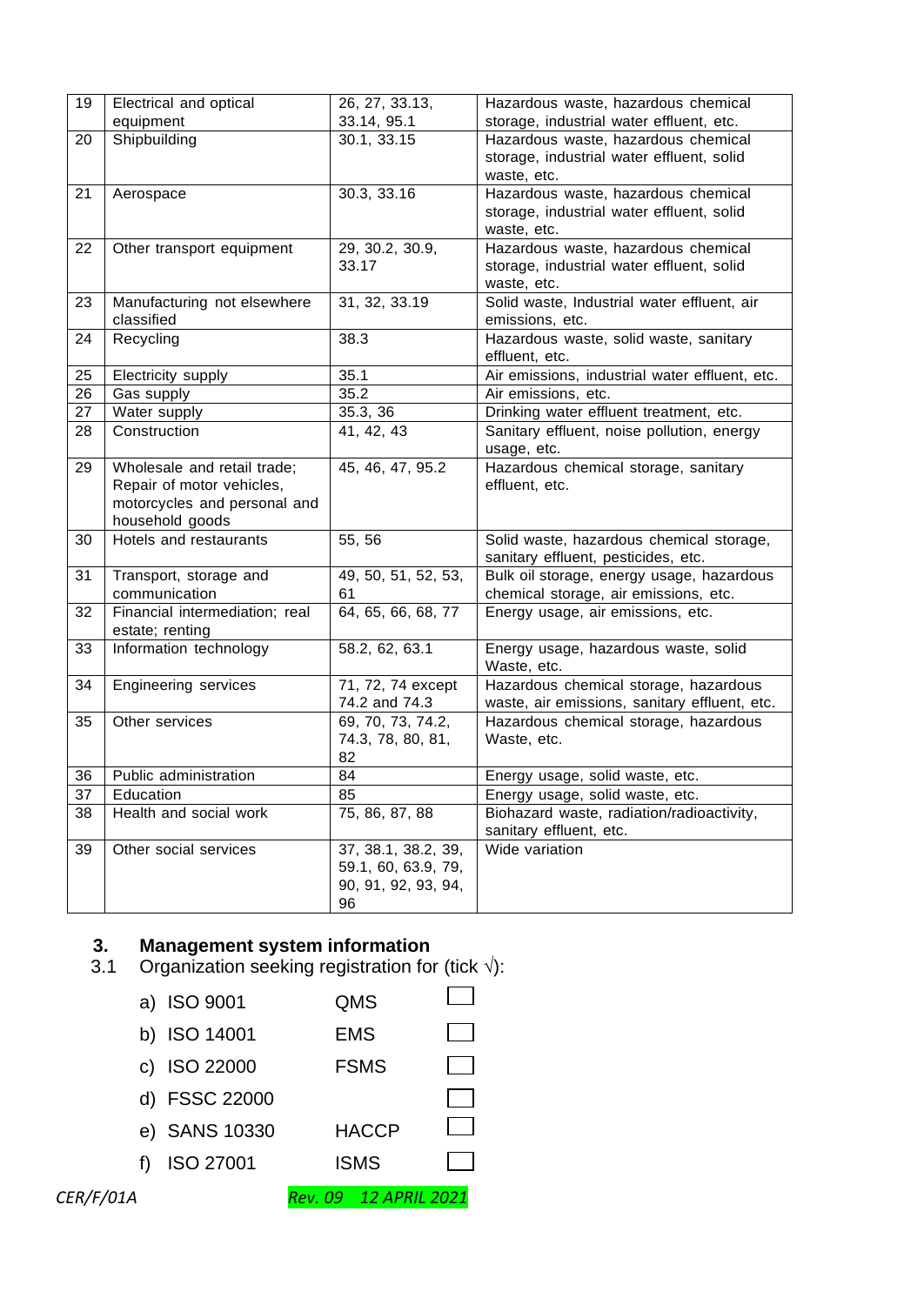| 3.4 | customers.<br>NOT being sought:          |                                  | 3.3 Please describe, within the space provided, the <b>scope</b> (products/services or product<br>categories and processes) for your firm's activities for which registration/certification<br>is sought and which will define your product range or services to potential<br>List any other products or services offered, or department(s) for which registration is |
|-----|------------------------------------------|----------------------------------|-----------------------------------------------------------------------------------------------------------------------------------------------------------------------------------------------------------------------------------------------------------------------------------------------------------------------------------------------------------------------|
|     |                                          |                                  |                                                                                                                                                                                                                                                                                                                                                                       |
|     |                                          |                                  |                                                                                                                                                                                                                                                                                                                                                                       |
|     |                                          |                                  |                                                                                                                                                                                                                                                                                                                                                                       |
|     |                                          |                                  |                                                                                                                                                                                                                                                                                                                                                                       |
|     |                                          |                                  |                                                                                                                                                                                                                                                                                                                                                                       |
|     |                                          |                                  |                                                                                                                                                                                                                                                                                                                                                                       |
|     |                                          |                                  |                                                                                                                                                                                                                                                                                                                                                                       |
|     |                                          |                                  |                                                                                                                                                                                                                                                                                                                                                                       |
|     |                                          |                                  |                                                                                                                                                                                                                                                                                                                                                                       |
|     |                                          |                                  |                                                                                                                                                                                                                                                                                                                                                                       |
|     |                                          |                                  |                                                                                                                                                                                                                                                                                                                                                                       |
|     |                                          |                                  |                                                                                                                                                                                                                                                                                                                                                                       |
|     |                                          |                                  |                                                                                                                                                                                                                                                                                                                                                                       |
|     |                                          |                                  |                                                                                                                                                                                                                                                                                                                                                                       |
|     |                                          |                                  |                                                                                                                                                                                                                                                                                                                                                                       |
|     |                                          |                                  |                                                                                                                                                                                                                                                                                                                                                                       |
|     |                                          |                                  | certification is sought (append a separate sheet if necessary)                                                                                                                                                                                                                                                                                                        |
|     |                                          |                                  | 3.2 List all the activities/ departments/processes/sections covered under the scope for which                                                                                                                                                                                                                                                                         |
|     |                                          |                                  |                                                                                                                                                                                                                                                                                                                                                                       |
|     | Level of Integration: Full               |                                  | Partial                                                                                                                                                                                                                                                                                                                                                               |
|     |                                          |                                  |                                                                                                                                                                                                                                                                                                                                                                       |
|     |                                          |                                  |                                                                                                                                                                                                                                                                                                                                                                       |
|     | Integrated Management System (IMS)<br>p) |                                  |                                                                                                                                                                                                                                                                                                                                                                       |
|     | n) ISO 45001<br>o) ISO 18788             | MS-PSO                           |                                                                                                                                                                                                                                                                                                                                                                       |
|     | m) ISO 22301                             | <b>BCMS</b><br><b>OH&amp;SMS</b> |                                                                                                                                                                                                                                                                                                                                                                       |
|     | ISO 30401<br>$\vert$                     | <b>KMS</b>                       |                                                                                                                                                                                                                                                                                                                                                                       |
|     | ISO 50001<br>k)                          | <b>EnMS</b>                      |                                                                                                                                                                                                                                                                                                                                                                       |
|     | <b>ISO 39001</b><br>j)                   | <b>RTSMS</b>                     |                                                                                                                                                                                                                                                                                                                                                                       |
|     | <b>KS 2573</b><br>i)                     | <b>FSCE</b>                      |                                                                                                                                                                                                                                                                                                                                                                       |
|     |                                          | QMS - MD                         |                                                                                                                                                                                                                                                                                                                                                                       |
|     | h) ISO 13485                             |                                  |                                                                                                                                                                                                                                                                                                                                                                       |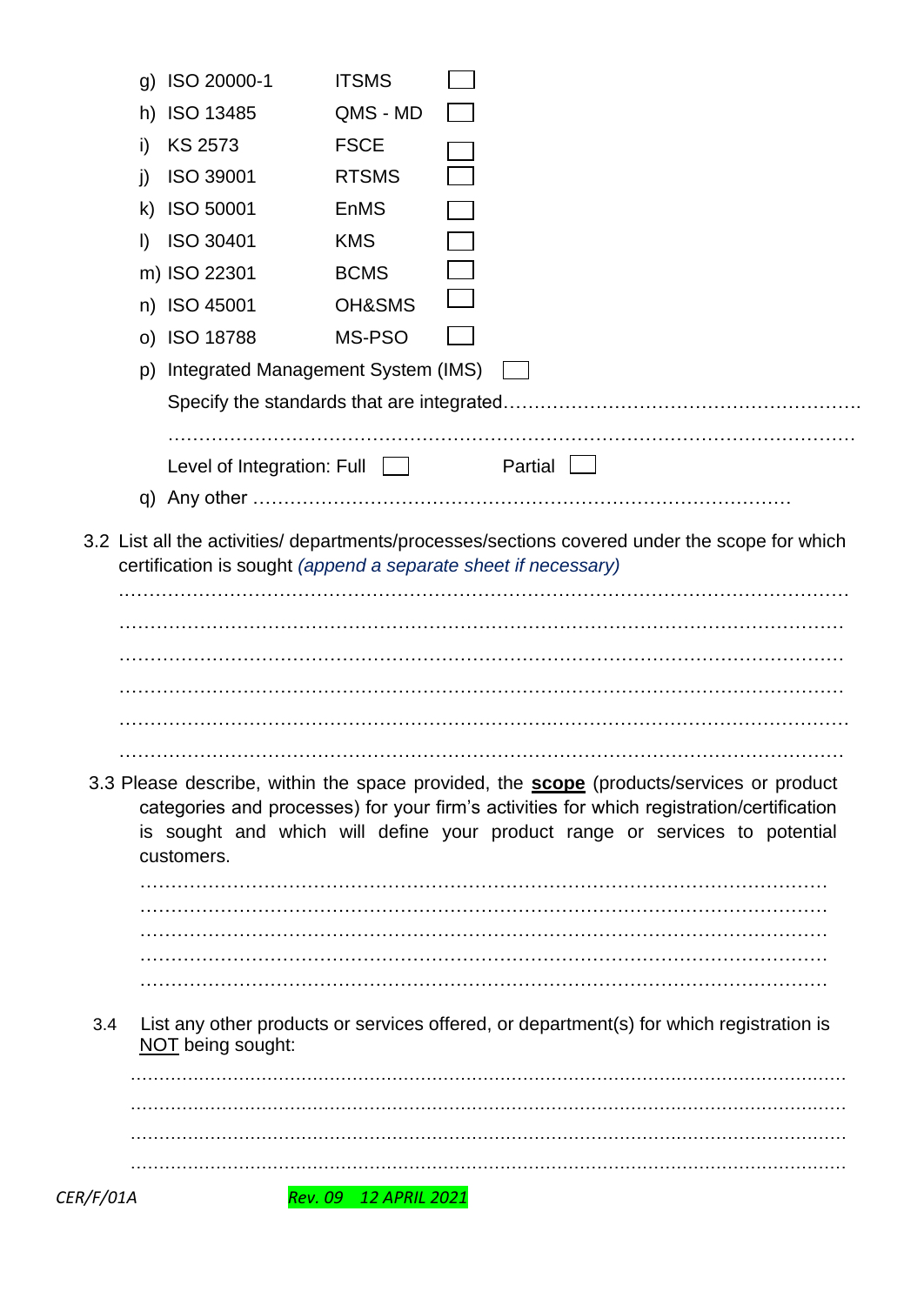| 3.6 | Does your firm currently hold any other certifications? YES<br>NO.<br>If 'YES' specify the type of certification(s) (e.g. ISO 9001 QMS, ISO 14001 EMS, HACCP,<br>ISO 22000 FSMS, ISO 27001, ISO 45001, etc)   |
|-----|---------------------------------------------------------------------------------------------------------------------------------------------------------------------------------------------------------------|
| 3.7 | Are you migrating from another Certification Body to KEBS- Certification Body?<br><b>YES</b><br>NO.                                                                                                           |
|     | If Yes, please indicate:                                                                                                                                                                                      |
|     |                                                                                                                                                                                                               |
|     |                                                                                                                                                                                                               |
| 4.  | <b>Readiness for certification</b>                                                                                                                                                                            |
|     | 4.1 Have you developed the necessary management system documentation?<br>YES<br><b>NO</b>                                                                                                                     |
|     | 4.2 Are the employees in the organization aware of the management system?<br><b>YES</b><br><b>NO</b>                                                                                                          |
|     | 4.3 What training (if any) have the employees undergone in relation to the management<br>system?                                                                                                              |
|     |                                                                                                                                                                                                               |
|     |                                                                                                                                                                                                               |
|     |                                                                                                                                                                                                               |
|     | 4.4 How soon (specify in weeks or months) does your organization wish to be registered?<br>(NOTE: The management system documentation must be submitted to KEBS at least 3 weeks<br>before the date of audit) |
|     |                                                                                                                                                                                                               |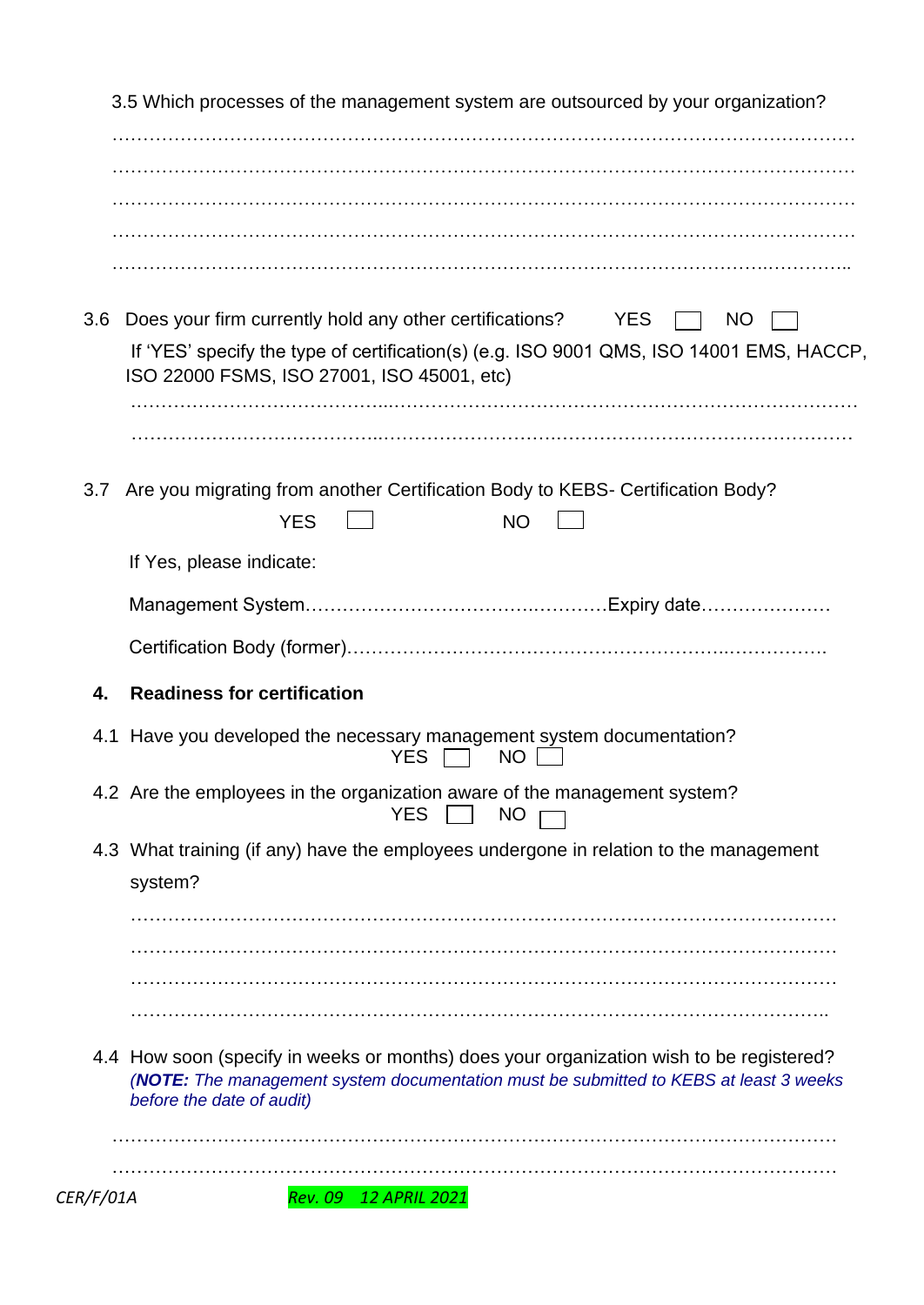# **5. Additional information for Remote Auditing**

5.1 In the event that KEBS CB decides to undertake remote auditing, will this be appropriate for your organization

| NΟ |  |
|----|--|
|    |  |

5.2 Have the ICT devices/infrastructure been setup for the remote audit?

**Solution STATES**  $\Box$  NO

5.3 If the answer on 5.2 is yes kindly list some of them e.g. the software and hardware setup in the organization that can facilitate remote audits

**Note**: *Some of the tools identified by the certification body for this exercise can include but not limited to:*

- *i. Remote access/collaboration tools e.g. Microsoft teams, Zoom and WebEx etc.*
- *ii. Reliable internet connectivity*
- *iii. Computer/laptops/iPad with enabled webcam*
- 5.4 Is the internet connectivity adequate and reliable?
	- $YES$  NO
- 5.5 Are employees able to use the ICT remote auditing tools?

| YES $\Box$ NO $\Box$<br>5.6 Any other information concerning remote audits |
|----------------------------------------------------------------------------|
|                                                                            |
|                                                                            |
|                                                                            |

**6. Additional information for clients applying for Food safety system (FSMS, FSSC, HACCP, FSCE) certification.**

**6.1**

6.1 List the HACCP studies and the process lines covered under the scope for which registration/certification is sought.

.............................................................................................................................................. .............................................................................................................................................. ..............................................................................................................................................

……………………………………………………………………………………………………….

6.2Do you have any clients with special needs i.e., groups of users/consumers known to be especially vulnerable to specific food safety hazards? Kindly list them below, if any.

................................................................................................................................................

................................................................................................................................................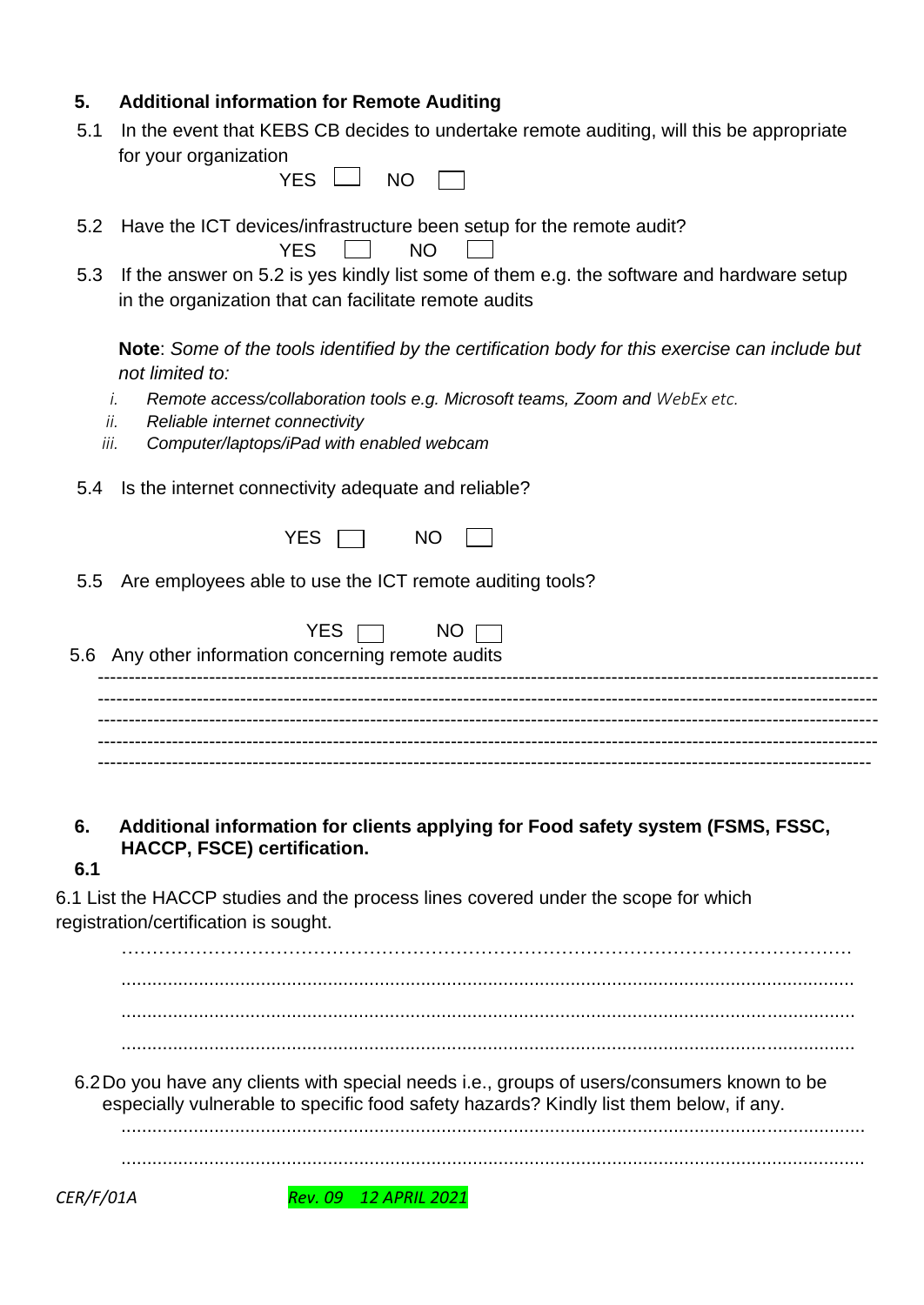| 6.3 For FSSC Scheme, please indicate the additional FSSC requirements you are currently |
|-----------------------------------------------------------------------------------------|
| implementing.                                                                           |
| $Dl$ aa (tiak il) oo anniisahay                                                         |

................................................................................................................................................

Pleas (tick √) as applicable:

- a) Management of services
- b) Product labelling
- c) Food defense
- d) Food fraud mitigation
- e) Logo use
- f) Management of allergens (Food Chain Categories C, E, Fi, G, I & K)
- g) Environmental Monitoring (Food Chain Categories C, I & K)
- h) Formulation of Products (Food Chain Category D)
- i) Transport and delivery (Food Chain Category Fi)

## **7. Additional information for clients applying for re-certification.**

Kindly indicate in the space below if there has been any significant change(s) to the management system, the activities, equipment, personnel or the context to which the management system is operating, such as changes to legislation.

| 8.            | How did you learn about KEBS certification services?                                                                                                                                                                                                                                                                      |                          |  |          |  |  |  |
|---------------|---------------------------------------------------------------------------------------------------------------------------------------------------------------------------------------------------------------------------------------------------------------------------------------------------------------------------|--------------------------|--|----------|--|--|--|
|               | Customer                                                                                                                                                                                                                                                                                                                  | <b>Personal Contacts</b> |  | Seminar  |  |  |  |
|               | Exhibition                                                                                                                                                                                                                                                                                                                | Recommendation           |  | Supplier |  |  |  |
| <b>Others</b> |                                                                                                                                                                                                                                                                                                                           |                          |  |          |  |  |  |
|               | <b>9.</b> Please note that by filling this form, the applicant does not commit to a formal certification<br>arrangement with KEBS. Formal certification process shall begin after the payment of the<br>necessary application/audit fees. (Please refer to the conditions of the contract overleaf)<br>Form completed by: |                          |  |          |  |  |  |
|               |                                                                                                                                                                                                                                                                                                                           |                          |  |          |  |  |  |
|               |                                                                                                                                                                                                                                                                                                                           |                          |  |          |  |  |  |

Signature: …………………………………………….. Date: ………………………….…………